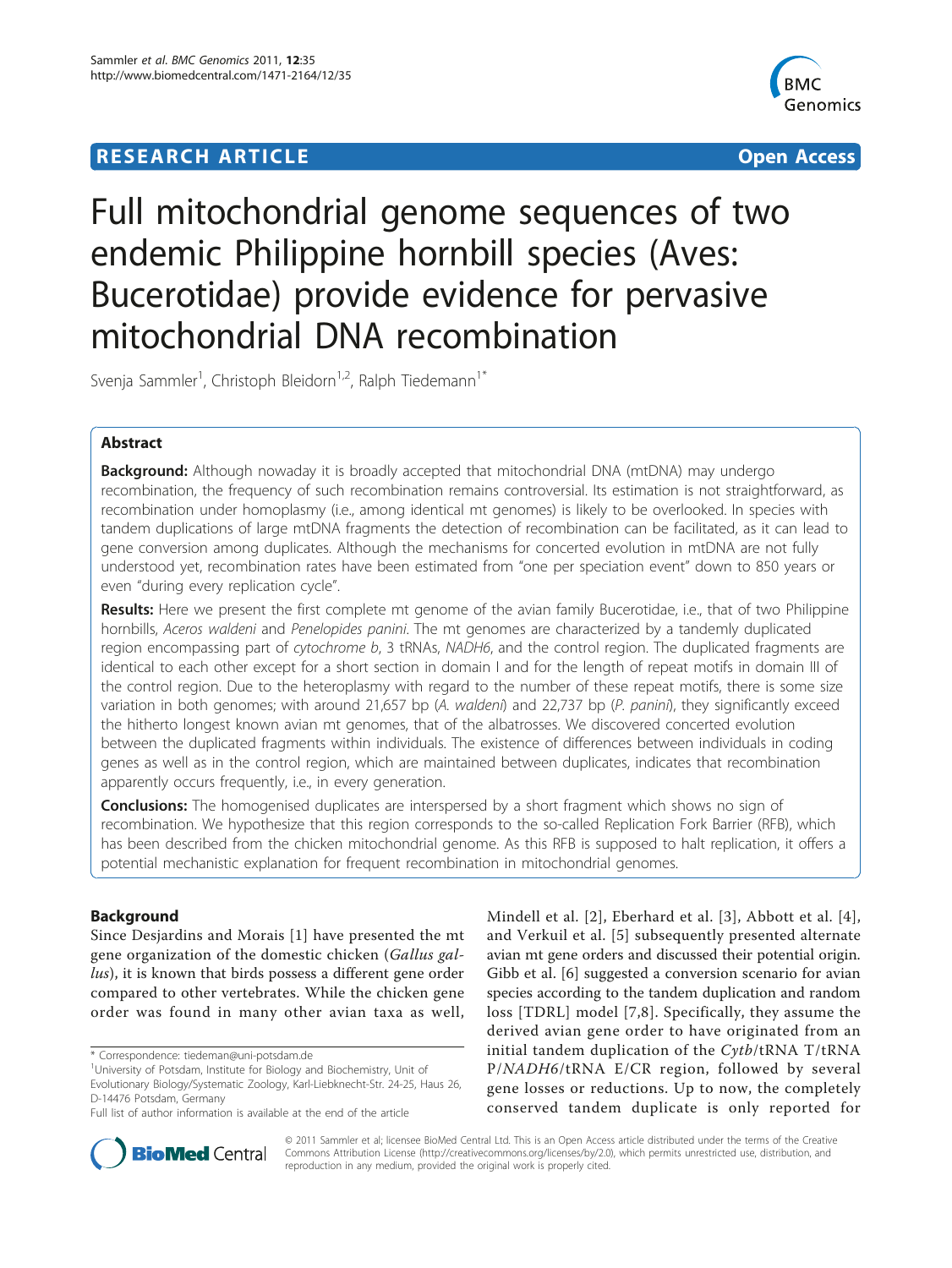albatrosses [[4,6\]](#page-8-0), spoonbills [[9\]](#page-8-0), and boobies [[10\]](#page-8-0). Although further intermediate forms with two apparently functional gene or control region (CR) duplicates are rarely found (but see [[3,5,6](#page-8-0),[11,12](#page-8-0)]), it is generally assumed that the derived gene order has evolved independently more than once [\[2](#page-8-0)].

Studying mantellid frogs from Madagascar, Kurabayashi et al. [[13](#page-8-0)] infer two other possible mechanisms of mt genome reorganization than the TDRL model, both duplication modes mediated by recombination. One mechanism is the "illegitimate recombination via minicircle" (e.g., [[14](#page-8-0),[15](#page-8-0)]), where one part of the mt gene region is excised from one mt genome, forming a separate minicircle molecule. This molecule is then inserted into another genome, resulting in nontandem-duplicated regions within the mtDNA molecules. Another mechanism is the "general (homologous) recombination" (e.g., [[16](#page-8-0),[17\]](#page-8-0)), where DNA strands of two genomic portions with identical or similar nucleotide sequences between chromosomes or within a DNA molecule are exchanged. When the exchanged DNA strands contain the same set of genes or regions, this recombination process does not cause gene duplication but can homogenize the sequences (gene conversion). On the contrary, when the exchanged DNA strands carry unequal sets of genes, one of the resultant molecules or genomic portions will have an extracopied gene region (unequal crossing over).

Recombination of the putative clonally maternally inherited mitochondrial DNA has been detected in several animal species, including birds and mammals [[18](#page-8-0)]. The frequency of such recombination, however, remains controversial; its estimation is not straightforward, as recombination under homoplasmy (i.e., among identical mt genomes) is likely to be overlooked [[19\]](#page-8-0). In species with tandem duplications of large mtDNA fragments such as in albatrosses [[4\]](#page-8-0), spoonbills [[9\]](#page-8-0) and boobies [[10\]](#page-8-0), the detection of recombination is possible, as it can lead to gene conversion among duplicates. Although the mechanisms for concerted evolution in mtDNA are not fully understood yet, recombination rates have been estimated from "one per speciation event" among albatross species [[4\]](#page-8-0), down to 850 years among populations of killifish [[20\]](#page-8-0). The study of Ogoh and Ohmiya [[21\]](#page-9-0) even shows that gene conversion in the mt genome of ostracods occurs during every replication cycle. To explain their results, Ogoh and Ohmiya [\[21](#page-9-0)] suggest a different mechanism. According to them, an exact replication mechanism, not recombination, controls the concerted evolution: the duplicated fragment is deleted and duplicated afresh in every replication cycle.

Besides studies on recombination and on rearrangements of mt genes, mtDNA as such is considered as a valuable tool in population genetic, phylogeographic, and phylogenetic studies [\[22\]](#page-9-0). Because useful information can be detected from many of the mt genes and due to primers being functional for a wide range of avian taxa [[23](#page-9-0),[24](#page-9-0)], the number of completely sequenced avian mt genomes is steadily increasing (e.g., [[6,](#page-8-0)[25-38\]](#page-9-0). Nevertheless, no mt genome from the family Bucerotidae is known so far and hornbills are missing from many phylogenetic analyses.

Here we present the complete mt genomes of two Philippine hornbills, endemic to the West Visayas, the Rufous-headed Hornbill Aceros waldeni and the Visayan Tarictic Hornbill Penelopides panini, and compare their characteristic mt genome features to each other and to those of other birds. We specifically test the hypothesis that recombination of mtDNA occurs regularly, i.e., within individuals of local animal populations.

## Results and discussion

#### Genome organization

The two new mt genome sequences of the Philippine hornbills have been deposited in NCBI GenBank under the accession numbers [HQ834450](http://www.ncbi.nih.gov/entrez/query.fcgi?db=Nucleotide&cmd=search&term=HQ834450) (A. waldeni) and [HQ834451](http://www.ncbi.nih.gov/entrez/query.fcgi?db=Nucleotide&cmd=search&term=HQ834451) (P. panini). As expected and known from other birds, NADH6 and 8 tRNAs are transcribed from the light strand. All other 12 protein coding genes, 14 tRNAs and the two rRNAs 12S and 16S are located on the heavy strand (see Additional file [1:](#page-8-0) Table S1. Sequence annotation of the mt genome of A. waldeni/P. panini (as in deposited sequence)). The mt genomes of the two hornbills are longer than any other avian mt genome reported so far. The deposited sequences are 21,657 bp in A. waldeni and 22,737 bp in P. panini, both substantially exceeding the hitherto longest known avian mt genome of Diomedea melanophris (18,967 bp) [[6](#page-8-0)]. The gene order is characterized by a tandemly duplicated region beginning with the last 526 bp of Cytb, continuing over tRNA T/tRNA P/NADH6/tRNA E, and ending after CRII (Figure [1A](#page-2-0)). The final length of the mt genome is the result of this duplication event, a repeat motif with remarkably long units found in both CRs, and another tandem repeat at the end of CRII. As there was some intraindividual variation (heteroplasmy) in the number of these repeats, total mt genomic lengths of both hornbill species were variable (see below).

#### Structure of the duplicated region

Within individuals, the duplicated fragments are identical for the first 1,368bp (A. waldeni) or 1,388 bp (P. panini), except for a single substitution in two specimens (position 565 (tRNA T) in Pp-1 and position 1384 (CR) in Pp-6; cf. Figure [1B, C](#page-2-0)). This region contains the duplicated part of Cytb, tRNA T, tRNA P, NADH6, and tRNA E, and the first part of domain I of the control regions (CR, Figure [1\)](#page-2-0). In the following 159 bp of A. waldeni, the duplicated fragments greatly differ within each individual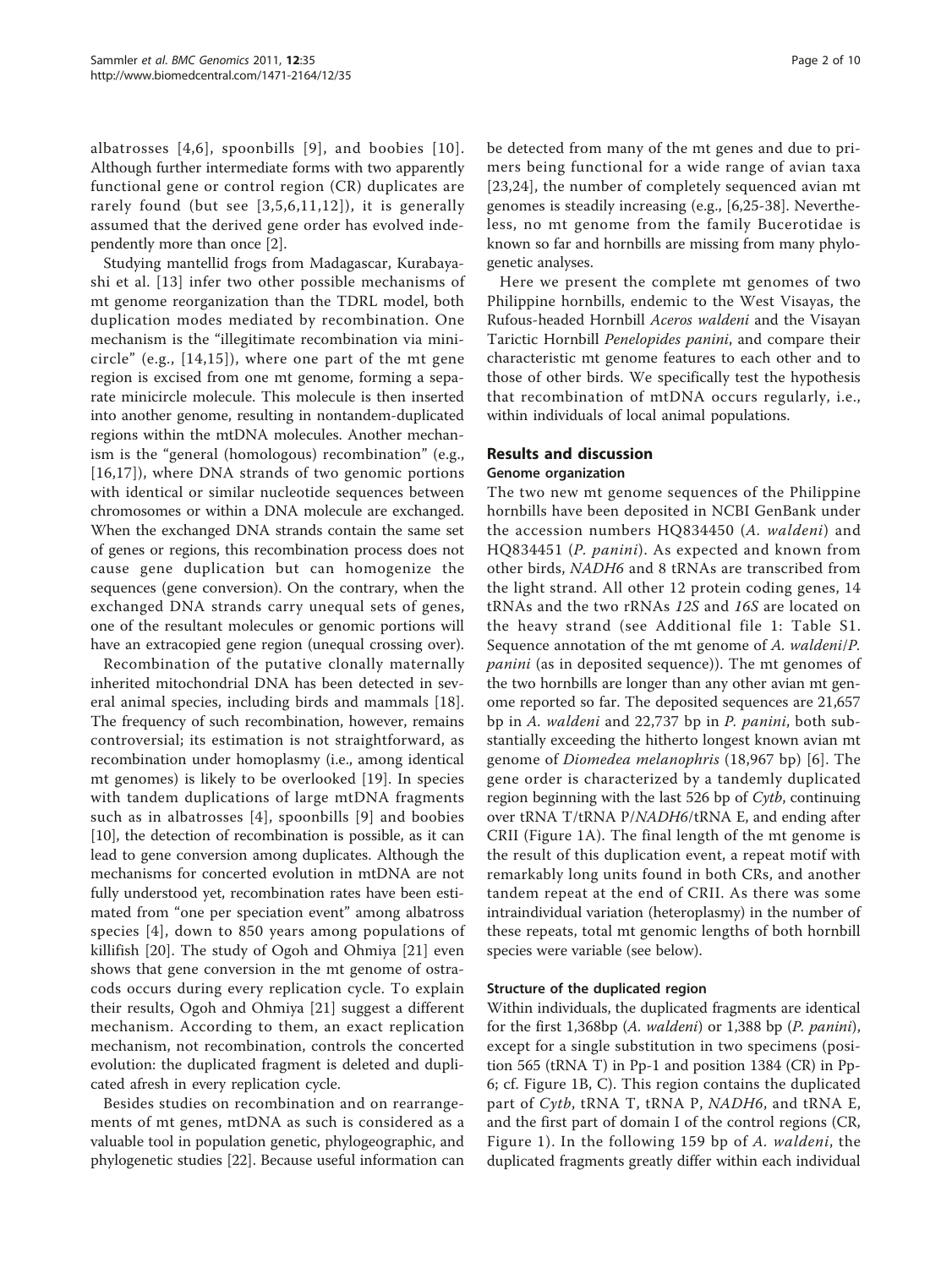<span id="page-2-0"></span>Sammler et al. BMC Genomics 2011, 12:35 http://www.biomedcentral.com/1471-2164/12/35



at a total of 48 polymorphic sites, including three indels such that CRII is 2-3 bp shorter than CRI (Figure 1B). In P. panini, the duplicates differ within individuals at 28 polymorphic sites and 1 indel position over a length of 59 bp (Figure 1C). In the remaining part of domain I and in the complete domain II (403 bp in A. waldeni, 483 bp in P. panini; defined from the start of the conserved F box to the start of the conserved sequence block (CSB) 1

according to the sequence of the chicken [\[1](#page-8-0)]), the duplicates are again identical within all analyzed specimens of A. waldeni, but exhibit a few variable sites in P. panini (Figure 1B, C). Domain III is characterized by a tandem repeat occuring in variable copy numbers, starting 37 bp (A. waldeni) or 27 bp (P. panini) after the end of the corresponding CSB1 of the domestic chicken. In the hornbills' CRI, the number of repeat units (determined by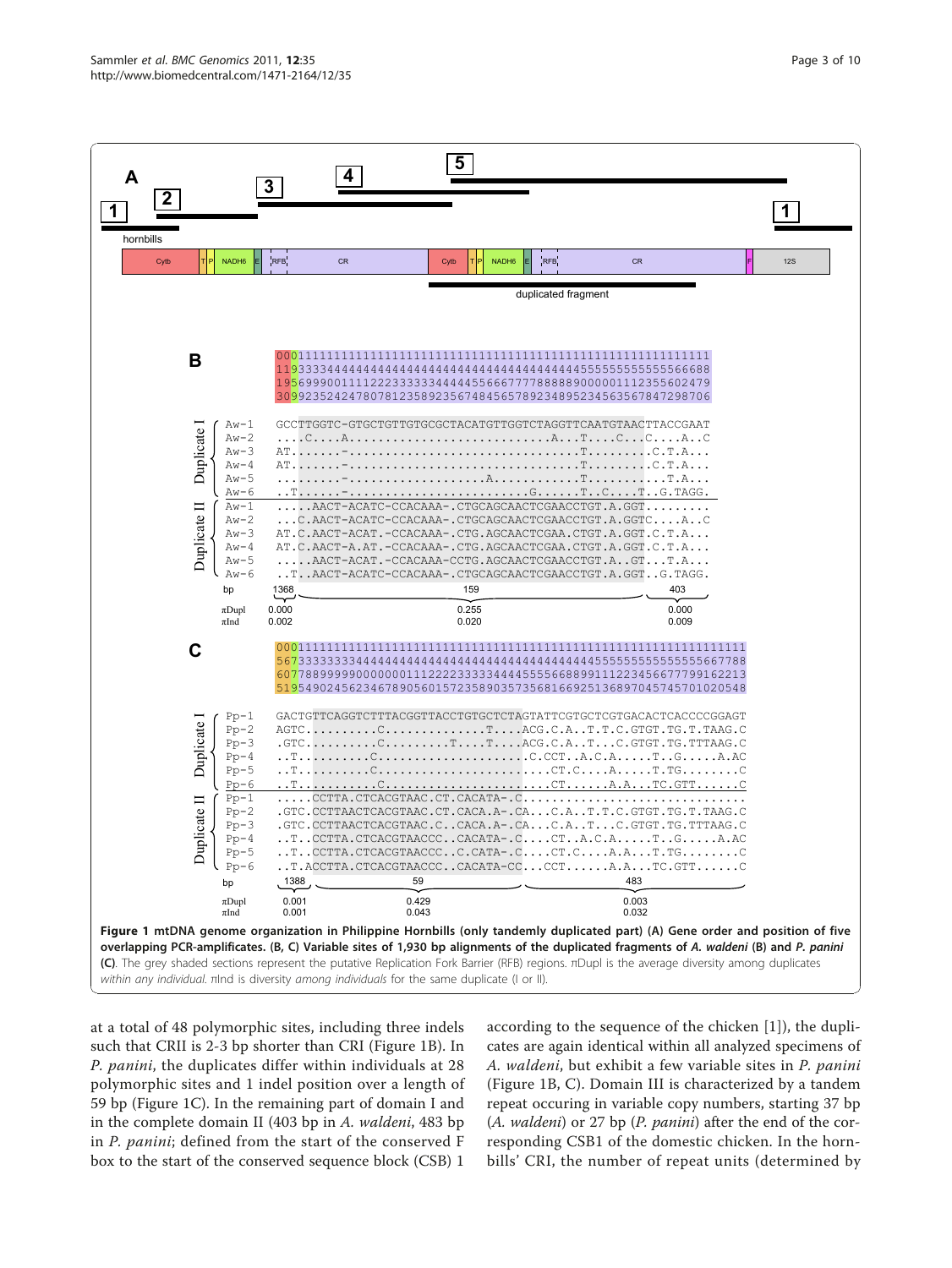

cloning and subsequent sequencing) varied between 1 and 10 (A. waldeni) or 1 and 17 (P. panini). The most common number was 9 units in A. waldeni and 12 units in P. panini (Figure 2A, B). In the total of 33 sequenced clones, 23 (A. waldeni) or 16 (P. panini) different repeat unit types between 111 bp and 123 bp in length were found. (Figure 3). The different repeat units did not occur in random order. Instead, repeat unit types were either (i) only found at the beginning and/or the end of the repeat region, or (ii) never occurred in that position, but only in between other repeats (Figure 3). Within each species, the first repeat unit always started with an identical motif of 19 bp (A. waldeni) or 98 bp (P. panini) (Figure 3). Likewise, the last repeat unit always ended with an identical motif of 18 bp (A. waldeni) or 49 bp (P. panini) (Figure 3). In CRII, the same types of repeat units were found. On average, CRII contains fewer repeat units than CRI. The number varies between 1 and 8 in A. waldeni (dominant 6, Figure 2C) and between 1 and 10 in P. panini (dominant 10, Figure 2D).

The following sequence of domain III (around 130 bp in A. waldeni and around 160 bp in P. panini) is identical among CRI and CRII within each of the species and exhibits at its beginning some similarity to the repeat motifs (data not shown; cf. to full mt genome sequences in Genbank accession numbers [HQ834450](http://www.ncbi.nih.gov/entrez/query.fcgi?db=Nucleotide&cmd=search&term=HQ834450) and [HQ834451\)](http://www.ncbi.nih.gov/entrez/query.fcgi?db=Nucleotide&cmd=search&term=HQ834451). In A. waldeni, CRI ends directly at the duplicated part of Cytb, whereas CRII continues after a spacer of 15 bp with another tandem repeat region. In P. panini, CRII passes directly into this second repeat region, whereas a spacer of 12 bp is situated between CRI and the duplicated part of Cytb. Concerning the second repeat region, the fully sequenced mt genome copies contained a truncated unit and between 1 and 27 (A. waldeni) or 33 (P. panini) complete units of 34 bp length. Even longer repeat regions (with presumably

|                                                                                                                                          | 10                                                                                                                                                                                                                                                                                                                                                                                                                                                                                          | 20 | 30 | 40 | 50 | 60 | 70 | 80 | 90 | 100 | 110 | 120 | 130 |
|------------------------------------------------------------------------------------------------------------------------------------------|---------------------------------------------------------------------------------------------------------------------------------------------------------------------------------------------------------------------------------------------------------------------------------------------------------------------------------------------------------------------------------------------------------------------------------------------------------------------------------------------|----|----|----|----|----|----|----|----|-----|-----|-----|-----|
|                                                                                                                                          |                                                                                                                                                                                                                                                                                                                                                                                                                                                                                             |    |    |    |    |    |    |    |    |     |     |     |     |
| Aw 1 (B)                                                                                                                                 | -TTTCTAACAACACTAGGAACATTTAACTAAAAATTTTACTAAATTTTGTCATTT-ATTGCTTACACG--TTTATTTCACATACTATTTCCGCTGAAATTG-------CATTAATAAGCCC--------                                                                                                                                                                                                                                                                                                                                                           |    |    |    |    |    |    |    |    |     |     |     |     |
| Aw $2$ (B)                                                                                                                               |                                                                                                                                                                                                                                                                                                                                                                                                                                                                                             |    |    |    |    |    |    |    |    |     |     |     |     |
| Aw $3$ (B)                                                                                                                               |                                                                                                                                                                                                                                                                                                                                                                                                                                                                                             |    |    |    |    |    |    |    |    |     |     |     |     |
| Aw $4$ (B)                                                                                                                               |                                                                                                                                                                                                                                                                                                                                                                                                                                                                                             |    |    |    |    |    |    |    |    |     |     |     |     |
| Aw $5$ (B)                                                                                                                               |                                                                                                                                                                                                                                                                                                                                                                                                                                                                                             |    |    |    |    |    |    |    |    |     |     |     |     |
| Aw $6$ (B)                                                                                                                               |                                                                                                                                                                                                                                                                                                                                                                                                                                                                                             |    |    |    |    |    |    |    |    |     |     |     |     |
| Aw 7 (M)                                                                                                                                 |                                                                                                                                                                                                                                                                                                                                                                                                                                                                                             |    |    |    |    |    |    |    |    |     |     |     |     |
| Aw $8$ (M)                                                                                                                               |                                                                                                                                                                                                                                                                                                                                                                                                                                                                                             |    |    |    |    |    |    |    |    |     |     |     |     |
| Aw 9 (M)                                                                                                                                 |                                                                                                                                                                                                                                                                                                                                                                                                                                                                                             |    |    |    |    |    |    |    |    |     |     |     |     |
| $Aw10$ (M)                                                                                                                               |                                                                                                                                                                                                                                                                                                                                                                                                                                                                                             |    |    |    |    |    |    |    |    |     |     |     |     |
| $Aw11$ (M)                                                                                                                               |                                                                                                                                                                                                                                                                                                                                                                                                                                                                                             |    |    |    |    |    |    |    |    |     |     |     |     |
| Aw12 (M)                                                                                                                                 |                                                                                                                                                                                                                                                                                                                                                                                                                                                                                             |    |    |    |    |    |    |    |    |     |     |     |     |
| Aw13 (M)                                                                                                                                 |                                                                                                                                                                                                                                                                                                                                                                                                                                                                                             |    |    |    |    |    |    |    |    |     |     |     |     |
| Aw14(E)                                                                                                                                  | $CA, \ldots, \ldots, \ldots, \text{T}, \ldots, \text{TA}, \ldots, \text{TA}, \ldots, \text{TA}, \ldots, \text{T}, \ldots, \text{TA}, \text{TC}, \ldots, \text{TA}, \text{TC}, \ldots, \text{TA}, \text{TC}, \ldots, \text{TA}, \text{TC}, \ldots, \text{TA}, \text{TC}, \text{TA}, \text{TC}, \ldots, \text{TA}, \text{TC}, \text{TA}, \text{TC}, \ldots, \text{TA}, \text{TC}, \text{TA}, \text{TC}, \ldots, \text{TA}, \text{TC}, \ldots, \text{TA}, \text{TC}, \ldots, \text{TA}, \text$ |    |    |    |    |    |    |    |    |     |     |     |     |
| $Aw15$ (E)                                                                                                                               | $CCA, \ldots, \ldots, \ldots, \text{T}, \ldots, \text{TA}, \ldots, \text{TA}, \ldots, \text{TA}, \ldots, \text{T}, \ldots, \text{TA}, \text{TC}, \ldots, \text{TA}, \text{TC}, \ldots, \text{TA}, \text{TC}, \ldots, \text{TA}, \text{TC}, \ldots, \text{TA}, \text{TC}, \text{TA}, \text{TC}, \ldots, \text{TA}, \text{TC}, \text{TA}, \text{TC}, \ldots, \text{TA}, \text{TC}, \text{TA}, \text{TC}, \ldots, \text{TA}, \text{TC}, \ldots, \text{TA}, \text{TC}, \ldots, \text{TA}, \$    |    |    |    |    |    |    |    |    |     |     |     |     |
|                                                                                                                                          |                                                                                                                                                                                                                                                                                                                                                                                                                                                                                             |    |    |    |    |    |    |    |    |     |     |     |     |
|                                                                                                                                          |                                                                                                                                                                                                                                                                                                                                                                                                                                                                                             |    |    |    |    |    |    |    |    |     |     |     |     |
|                                                                                                                                          |                                                                                                                                                                                                                                                                                                                                                                                                                                                                                             |    |    |    |    |    |    |    |    |     |     |     |     |
|                                                                                                                                          |                                                                                                                                                                                                                                                                                                                                                                                                                                                                                             |    |    |    |    |    |    |    |    |     |     |     |     |
|                                                                                                                                          |                                                                                                                                                                                                                                                                                                                                                                                                                                                                                             |    |    |    |    |    |    |    |    |     |     |     |     |
| Aw21 (E)                                                                                                                                 |                                                                                                                                                                                                                                                                                                                                                                                                                                                                                             |    |    |    |    |    |    |    |    |     |     |     |     |
| Aw22 (E)                                                                                                                                 |                                                                                                                                                                                                                                                                                                                                                                                                                                                                                             |    |    |    |    |    |    |    |    |     |     |     |     |
| Aw23 (E)                                                                                                                                 |                                                                                                                                                                                                                                                                                                                                                                                                                                                                                             |    |    |    |    |    |    |    |    |     |     |     |     |
| Pp 1 (B)                                                                                                                                 |                                                                                                                                                                                                                                                                                                                                                                                                                                                                                             |    |    |    |    |    |    |    |    |     |     |     |     |
| Pp 2 (B)                                                                                                                                 |                                                                                                                                                                                                                                                                                                                                                                                                                                                                                             |    |    |    |    |    |    |    |    |     |     |     |     |
| Pp 3 (M)                                                                                                                                 |                                                                                                                                                                                                                                                                                                                                                                                                                                                                                             |    |    |    |    |    |    |    |    |     |     |     |     |
| Pp 4 (M)                                                                                                                                 |                                                                                                                                                                                                                                                                                                                                                                                                                                                                                             |    |    |    |    |    |    |    |    |     |     |     |     |
| Pp 5 (M)                                                                                                                                 |                                                                                                                                                                                                                                                                                                                                                                                                                                                                                             |    |    |    |    |    |    |    |    |     |     |     |     |
| Pp6<br>(M)                                                                                                                               |                                                                                                                                                                                                                                                                                                                                                                                                                                                                                             |    |    |    |    |    |    |    |    |     |     |     |     |
| Pp 7 (M)                                                                                                                                 |                                                                                                                                                                                                                                                                                                                                                                                                                                                                                             |    |    |    |    |    |    |    |    |     |     |     |     |
| Pp 8<br>(M)                                                                                                                              |                                                                                                                                                                                                                                                                                                                                                                                                                                                                                             |    |    |    |    |    |    |    |    |     |     |     |     |
| Pp9(M)                                                                                                                                   | $-CC,T, \ldots, \ldots, \ldots, \tilde{T}, \ldots, \ldots, \tilde{T}, \ldots, \tilde{T}, \ldots, \tilde{T}, \ldots, \tilde{T}, \ldots, \tilde{T}, \ldots, \tilde{T}, \ldots, \tilde{T}, \ldots, \tilde{T}, \ldots, \tilde{T}, \ldots, \tilde{T}, \ldots, \tilde{T}, \ldots, \tilde{T}, \ldots, \tilde{T}, \ldots, \tilde{T}, \ldots, \tilde{T}, \ldots, \tilde{T}, \ldots, \tilde{T}, \ldots, \tilde{T}, \ldots, \tilde{T}, \ldots, \tilde{T}, \ldots, \tilde{T}, \ldots, \til$             |    |    |    |    |    |    |    |    |     |     |     |     |
| $Pp10$ (M)                                                                                                                               | $-CC,T, \ldots, \ldots, \ldots, \tilde{T}, \ldots, \ldots, \tilde{T}, \ldots, \tilde{T}, \ldots, \tilde{T}, \ldots, \tilde{T}, \ldots, \tilde{T}, \ldots, \tilde{T}, \ldots, \tilde{T}, \ldots, \tilde{T}, \ldots, \tilde{T}, \ldots, \tilde{T}, \ldots, \tilde{T}, \ldots, \tilde{T}, \ldots, \tilde{T}, \ldots, \tilde{T}, \ldots, \tilde{T}, \ldots, \tilde{T}, \ldots, \tilde{T}, \ldots, \tilde{T}, \ldots, \tilde{T}, \ldots, \tilde{T}, \ldots, \tilde{T}, \ldots, \til$             |    |    |    |    |    |    |    |    |     |     |     |     |
| Pp11 (BE)                                                                                                                                |                                                                                                                                                                                                                                                                                                                                                                                                                                                                                             |    |    |    |    |    |    |    |    |     |     |     |     |
| $Pp12$ (E)                                                                                                                               |                                                                                                                                                                                                                                                                                                                                                                                                                                                                                             |    |    |    |    |    |    |    |    |     |     |     |     |
| $Pp13$ $(E)$                                                                                                                             | $-1.1$ , $\ldots$ , $\ldots$ , $\ldots$ , $\ldots$ , $\ldots$ , $\ldots$ , $\ldots$ , $\ldots$ , $\ldots$ , $\ldots$ , $\ldots$ , $\ldots$ , $\ldots$ , $\ldots$ , $\ldots$ , $\ldots$ , $\ldots$ , $\ldots$ , $\ldots$ , $\ldots$ , $\ldots$ , $\ldots$ , $\ldots$ , $\ldots$ , $\ldots$ , $\ldots$ , $\ldots$ , $\ldots$ , $\ldots$ , $\ldots$ , $\ld$                                                                                                                                    |    |    |    |    |    |    |    |    |     |     |     |     |
| $Pp14$ $(E)$                                                                                                                             |                                                                                                                                                                                                                                                                                                                                                                                                                                                                                             |    |    |    |    |    |    |    |    |     |     |     |     |
| $Pp15$ $(E)$                                                                                                                             | $-CC,T, \ldots, \ldots, \ldots, \tilde{T}, \ldots, \ldots, \tilde{T}, \ldots, \tilde{T}, \ldots, \tilde{T}, \ldots, \tilde{T}, \ldots, \tilde{T}, \ldots, \tilde{T}, \tilde{T}, \tilde{A}^T \tilde{A} C, \ldots, \ldots, \ldots, \ldots, \ldots, \ldots, \ldots, \tilde{A}^T \tilde{T} \tilde{A} \tilde{A}^T \tilde{T} \tilde{G}, \ldots, \ldots, \tilde{C}, \ldots, \tilde{T}, \ldots, \tilde{T}, \ldots, \tilde{T}, \ldots, \tilde{T}, \ldots,$                                           |    |    |    |    |    |    |    |    |     |     |     |     |
| $Pp16$ (E)                                                                                                                               | $-CC,T, \ldots, \ldots, \ldots, T, \ldots, \ldots, T A, C, \ldots, \ldots, \ldots, T, \ldots, -1, \ldots, -T, \ldots, \texttt{ATAC}, \ldots, \ldots, \ldots, \ldots, \ldots, \ldots, \texttt{ATTAATTGC} \ldots, \ldots, \texttt{TATTAATTGC}$                                                                                                                                                                                                                                                |    |    |    |    |    |    |    |    |     |     |     |     |
| Figure 3 Repeat units found in CRI und CRII of A. waldeni (Aw) and P. panini (Pp). B: found only at the beginning. M: found only between |                                                                                                                                                                                                                                                                                                                                                                                                                                                                                             |    |    |    |    |    |    |    |    |     |     |     |     |
|                                                                                                                                          |                                                                                                                                                                                                                                                                                                                                                                                                                                                                                             |    |    |    |    |    |    |    |    |     |     |     |     |
|                                                                                                                                          | B and E. E: found only at the end. BE: repeat unit of clones with only one unit.                                                                                                                                                                                                                                                                                                                                                                                                            |    |    |    |    |    |    |    |    |     |     |     |     |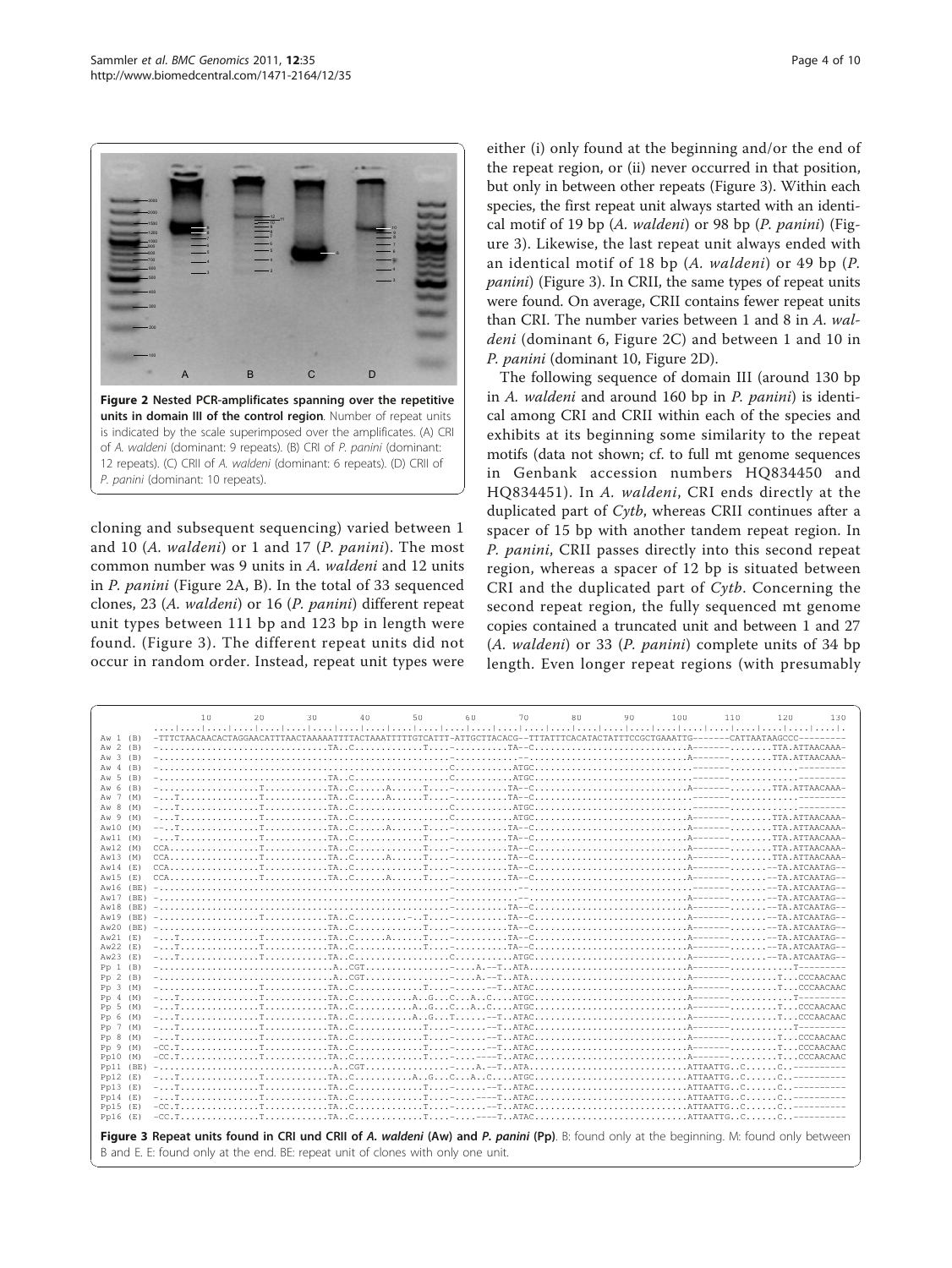higher repeat numbers) existed, but sequence analysis did not reach through the entire repeat region of these very long mt genome variants, such that the exact number of repeats could not unambiguously be determined. The tandem repeat units exhibit a high A-content (47%) on the heavy strand. While A. waldeni possesses only one type of these tandem repeat units, different units with transitions at two sites are found in *P. panini*.

The organization of the mitochondrial genome found in the two hornbill species is most similar to that reported for albatrosses (Thalassarche spp. [[4](#page-8-0)], Diomedea melanophris [[6\]](#page-8-0)), for the black-faced spoonbill [[9](#page-8-0)], and for boobies [[10\]](#page-8-0). It might constitute a general pattern at least in these two related taxonomic groups of seabirds (i.e., Procellariiformes and Pelecaniformes  $[6,10]$  $[6,10]$ ).

Despite the general similarity in mitochondrial genome organization among albatrosses, the black-faced spoonbill, boobies, and hornbills, there are some fundamental differences among them: The last part of Cytb, with which the duplicated part begins, is significantly longer in hornbills, the spoonbill, and boobies, whereas in Thalassarche albatrosses this short Cytb part is preceded by a further part of Cytb considered to be degenerated [\[4](#page-8-0)].

Concerning CR domain III, the albatrosses and the black-faced spoonbill possess repeat motifs only in CRII, whereas in both hornbill species and in the three booby species studied by Morris-Pocock et al. [[10\]](#page-8-0), the first repeat motif is also found in CRI. Equally to the spoonbill study [[9\]](#page-8-0), neither Abbott et al. [\[4](#page-8-0)] nor Gibb et al. [[6](#page-8-0)] mention length heteroplasmy in this motif of the albatross in their publications; however, in an updated version of the respective sequence of Diomedea melanophris albatross [GenBank: [AY158677\]](http://www.ncbi.nih.gov/entrez/query.fcgi?db=Nucleotide&cmd=search&term=AY158677), heteroplasmy is assumed, as well as for the boobies [[10\]](#page-8-0). Furthermore, confirmed length heteroplasmy in these motifs is described for other bird species, e.g., for the loggerhead shrike Lanius ludovicianus [\[39\]](#page-9-0), for the little blue penguin *Eudyptula minor* [[34](#page-9-0)], and for the ivorybilled aracari Pteroglossus azara [\[6](#page-8-0)]. Two sets of repeat motifs, as found in the studied hornbills in CRII, are also described for the control region of penguins (Adélie penguin, Pygoscelis adeliae [\[40](#page-9-0)] and little blue penguin [[34](#page-9-0)]). The little blue penguin was found to be heteroplasmic for both of these motifs [[34\]](#page-9-0).

Evidence for frequent recombination among mt genomes The analysis of the tandemly duplicated region in 6 individuals of each hornbill species enabled us to evaluate sequence evolution patterns across orthologous and paralogous duplicates over a total length of 1,930 bp, encompassing the duplicated parts of Cytb, tRNA T/ tRNA P/NADH6/tRNA E and domains I and the first

parts of domains II of the control regions (Figure [1](#page-2-0), accession numbers [HQ834450-](http://www.ncbi.nih.gov/entrez/query.fcgi?db=Nucleotide&cmd=search&term=HQ834450)[HQ834471](http://www.ncbi.nih.gov/entrez/query.fcgi?db=Nucleotide&cmd=search&term=HQ834471)). This analysis revealed a remarkable shift in similarity pattern: In a central section (159 bp in A. waldeni and 59 bp in P. panini, grey shaded in Figure [1B, C](#page-2-0)), orthologous copies (duplicate I of all individuals and duplicate II of all individuals, respectively) are more closely related to one another across individuals than to paralogous copies (duplicate I and duplicate II) within individuals (A. waldeni: πInd = 0.020, πDupl = 0.255; P. panini: πInd = 0.043, πDupl = 0.429). This section is situated in domain I of the control regions. It is surrounded by sections with a reversed diversity pattern (1,368 bp and 403 bp in A. waldeni, 1,388 bp and 483 bp in P. panini), i.e., where paralogous copies within individuals are more closely related (and in fact fully identical for most specimens; πDupl between 0.000 and 0.003) than orthologous copies across specimens (πInd up to 0.032; Figure [1B,](#page-2-0) [C](#page-2-0)). This striking shift in sequence similarity from similarity among orthologues across specimens (grey) to similarity/identity among paralogues within specimens (white) is also reflected in our sequence section-specific phylogenetic analyses using ML (Figure 4). These analyses suggest a homogenization among the duplicated fragments within individuals (Figure 4A, C), from which a distinct central sequence stretch (the grey shaded sections in Figure [1B, C](#page-2-0)) are exempted (Figure 4B, D). This homogenization encompasses the whole duplicated part of Cytb, tRNA T/tRNA P/NADH6/tRNA E, the first and



Figure 4 Phylogenetic analyses for sections of the duplicated mt genome region. ML, GTR+Γ+I-model of sequence evolution. Datasets are: (A) A. waldeni, section with high similarity between paralogues within individuals (=region of inferred recombination, white in Figure 1B) (B) A. waldeni, section with high similarity between orthologues across individuals (putative Replication Fork Barrier (RFB) region, grey in Figure 1B) (C) P. panini, region of inferred recombination (white in Figure 1C) (D) P. panini, putative RFB region (grey in Figure 1C). Roman letters (I, II) indicate CRI vs. CRII copies of single individuals. Aw, Aceros waldeni; Pp, Penelopides panini.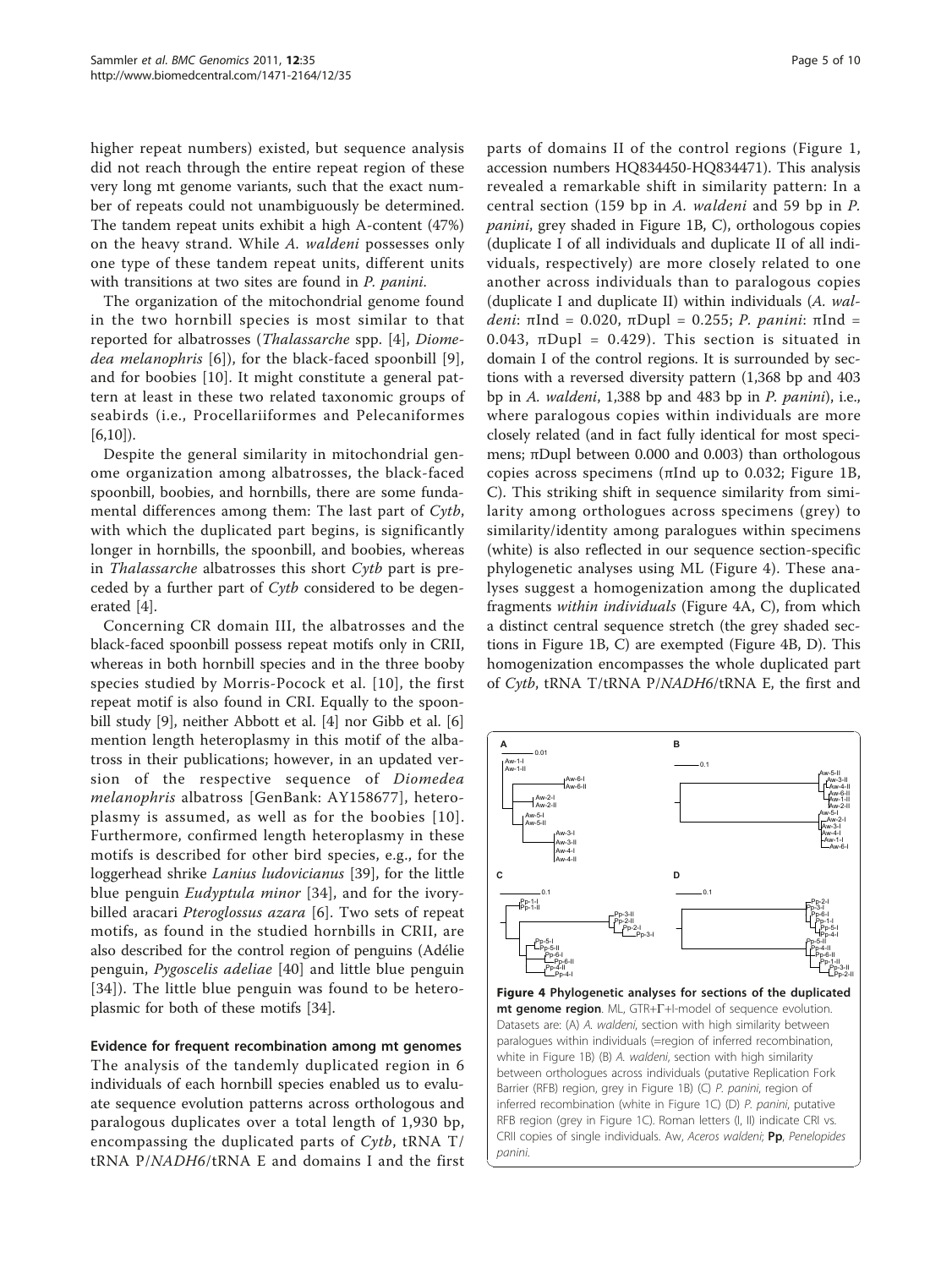last nucleotides of domain I and the sequenced part of domain II of the CR (altogether at least 1,771 bp in A. waldeni and 1,871 bp in P. panini). In this entire region, both duplicates within individuals are identical (except for one or two single base pair differences in a few specimens of P. panini (one synonymous Single Nucleotide Polymorphism (SNP) in tRNA T, the others in the CR); cf. Figure [1C\)](#page-2-0). At the same time, there is sequence variation at orthologues among individuals, both in coding genes (one synonymous and one non-synonymous SNP in Cytb and one synonymous SNP in NADH6 of A. waldeni; one synonymous SNP in tRNA T and one synonymous SNP in NADH6 of P. panini) and in the control region of both species. If we compare any pair of specimens, their sequences in this region differ from one another at exactly the same nucleotide sites in both duplicates. This pattern indicates that the homogenization process must occur frequently, as it appears to have occurred in every single mitochondrial lineage within both species.

Kurabayashi et al. [[13\]](#page-8-0) postulated a novel scheme for vertebrate mtDNA replication, which can explain high frequencies of recombination. Applying this model to birds, replication of avian mtDNA is initiated throughout the mt genome, excluding the Replication Fork Barrier (RFB) [\[41\]](#page-9-0). During each replication cycle, the 3' end of the nascent L-strand is suspected to remain free at the RFB region until replication restarts. During the relatively long time of exposure, the free strands can easily be exchanged, leading to a high rate of recombination. This exchange can take place between two mtDNA molecules, but also within a single molecule (intragenomic gene conversion) if two independent replication forks occur.

For both hornbill species, the homogenization of the duplicates within individuals may be well explained with this recombination model. The part of the control region without intra-individual homogenization across duplicates (grey-shaded in Figure [1B, C](#page-2-0); see above) putatively represents the RFB. Kurabayashi et al. [[13\]](#page-8-0) found recombination only on one side of the RFB. Our observation of homogenized sections on both sides of the putative RFB in hornbills (as also described for albatrosses [[4\]](#page-8-0), the black-faced spoonbill [\[9](#page-8-0)], boobies [[10](#page-8-0)], and for the ruff [[5](#page-8-0)]) may be explained by the fact, that replication occurs in both directions around the circular mtDNA in birds [[41](#page-9-0)], with a prominent initiation zone between Cytb and 12S, i.e., exactly in the genomic region duplicated in hornbills, albatrosses, the blackfaced spoonbill, boobies, and the ruff.

For the CR of mammals, two types of so-called Extended Termination Associated Sequences (ETAS) have been described [[42](#page-9-0)]. It is suggested that ETAS1 could contain recognition signals (primary and secondary structural elements) for the termination of the nascent DNA or RNA chain, while ETAS2 could contain the binding sites for termination factors [[42](#page-9-0)]. Subsequently, ETAS were also found in birds (e.g., [\[43](#page-9-0)]). If we align the consensus sequence of mammalian ETAS1 and ETAS2 to our mt genome data of hornbills, they best match within the CR of the hornbills exactly in front of the putative RFB (i.e., exactly adjacent upstream to the grey-shaded region in Figure [1B, C\)](#page-2-0). Putatively inferring this to be an ETAS region would further explain the exclusion of the inferred RFB from the recombination process.

## Organization of the mt genome in hornbills compared to other birds

Our complete sequences of the mitochondrial DNA of two hornbill species reveal many peculiar features in these mt genomes. Each of these features has been occasionally detected in a few avian taxa, but hornbills exhibit a unique combination in one single mt genome, i.e., (1) a tandem duplication of a region spanning over three tRNAs, one partial and one complete proteincoding gene, and the control region, (2) the existence of two sets of CR repeat motifs, of which one is duplicated as well, and (3) the remarkably long single units of these motifs, altogether making hornbills' mt genome with 21,657 bp  $(A. waldeni)$  and 22,737 bp  $(P. paniini)$  the longest mt genome known from birds so far.

The hornbills' gene order differs from the gene order of most other avian taxa, except for two related groups of seabirds (Procellariiformes, Pelecaniformes [[4,6,10\]](#page-8-0)) and for the black-faced spoonbill (Ciconiiformes [[9\]](#page-8-0), assumed to be related to Procellariiformes and Pelecaniformes [[44\]](#page-9-0)). It has been named "duplicate tThr-CR" [[6](#page-8-0)]. Because Procellariiformes/Pelecaniformes/Ciconiiformes and hornbills are generally not assumed to be sister taxa [\[44](#page-9-0),[45\]](#page-9-0), our study indicates the independent evolution of the rare "duplicate tThr-CR" gene order. This gene order has been assumed to constitute an intermediate form between the "ancestral avian" and the "remnant CR(2)" gene orders, which is characterized by two apparently functional control region duplicates [[6,11\]](#page-8-0).

None of the peculiar features found in both Philippine hornbills was found in the control region of African hornbills - the closest relatives for which the CR has been examined [[46](#page-9-0)]. Instead, the authors assumed the typical avian gene order ("ancestral type") for Bucorvus leadbeateri and several species of the genus Tockus. However, in the light of our results this assumption has to be re-examined. Delport et al. [[46](#page-9-0)] sequenced only part of the mt genome (between tRNAs T and F), thus a duplication event might have been overlooked. Concerning further studies on the CR, we suggest for all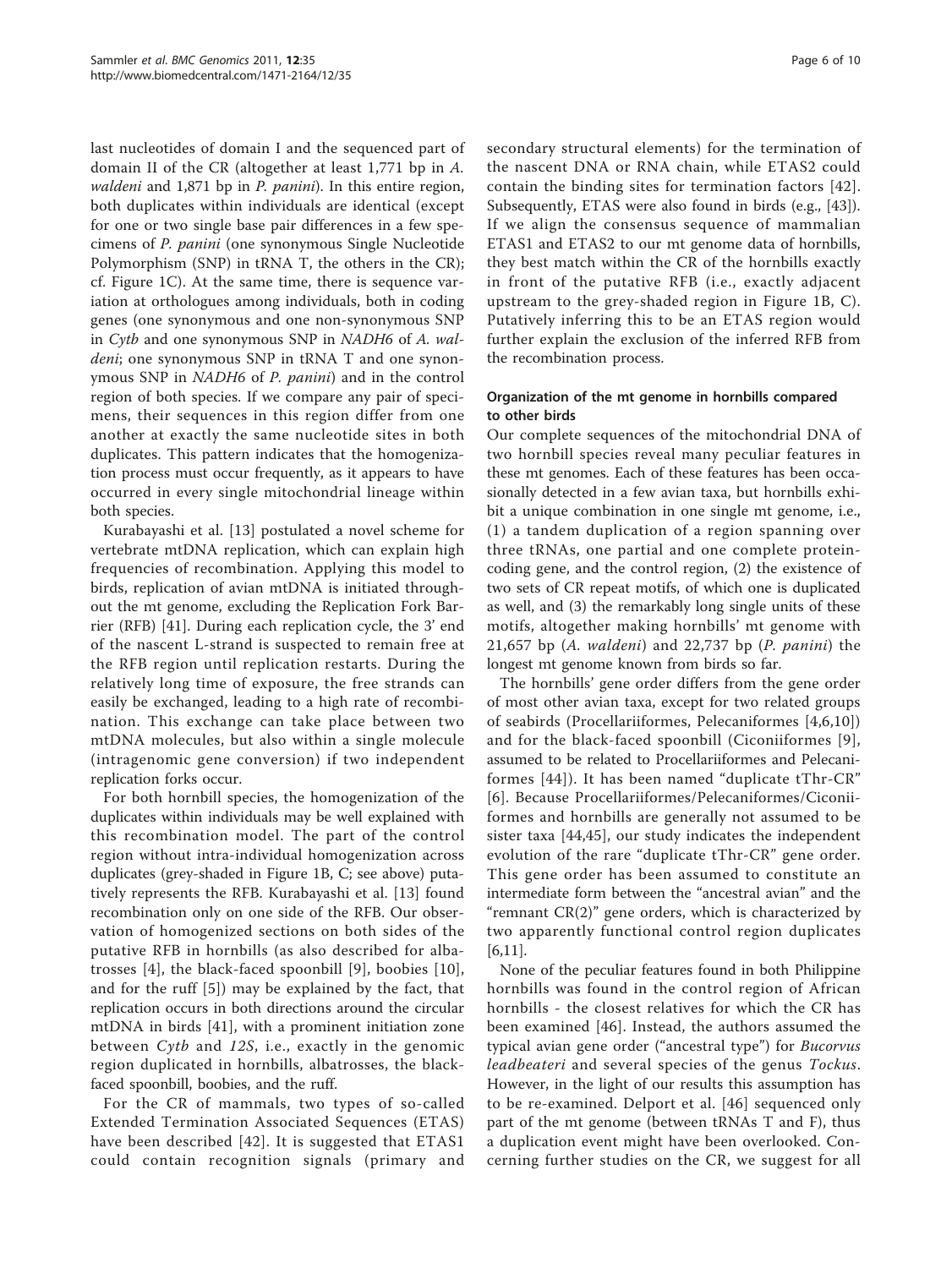avian taxa to sequence at least once the complete fragment between the end of NADH5 and the beginning of 12S because all duplication events known so far have been located in this section.

Whereas repeat motifs are found in domain III of the Philippine hornbills, Delport [[46\]](#page-9-0) discovered such a motif in domain I of all African hornbills examined. Thus, an alignment of the CRs of the Philippine with those of the African hornbills was only possible for the conserved central domain II. In a phylogenetic analysis of this central domain, the two Philippine hornbills cluster together and are sister to the African species (see Additional file [2](#page-8-0): Figure S1. ML-analysis of the central domain of the control region of Bucerotidae). In this data set, however, the authenticity of the published sequence of *Bucorvus leadbeateri* is rendered questionable, as it is indistinguishable from Tockus erythrorhynchus, despite the fact that Bucorvus and Tockus species are morphologically clearly apart [\[47](#page-9-0)]. Furthermore, the assumption that the repeat motif in domain I of the African hornbills had arisen before the adaptive radiation of all hornbill species, but after the divergence of hornbills from other avian taxa [\[46](#page-9-0)] clearly has to be rejected, as (1) Philippine hornbills do not show this sequence pattern and (2) our re-analysis of the data on African hornbills strongly suggest that Delport et al. [[46\]](#page-9-0) studied only members of the genus *Tockus*.

## Conclusion

Our full mt genome analysis of hornbill species revealed a large tandem duplication. Sequences within individuals are homogenized, except for the central putative Replication Fork Barrier. This sequence pattern suggests very frequent recombination of the mitochondrial genome. The studies of Eberhard et al. [[3\]](#page-8-0) and Ogoh and Ohmiya [[21\]](#page-9-0) were the first on concerted evolution in mitochondrial genomes in single species. In the ostracod Vargula hilgendorfii, Ogoh and Ohmiya [[21](#page-9-0)] detected frequent gene conversion and suggested repeated deletion and exact duplication in every replication cycle as the underlying mechanism. For hornbills, this mechanism is very unlikely, as it would imply that deletion and exact duplication occur synchronously on both sides of the RFB in every replication cycle. In a study on mtDNA of mangrove killifishes, Tatarenkov and Avise [\[20](#page-8-0)] found indications for frequent recombination, but did not present any underlying molecular mechanism. In addition, they - as others - detected recombination specifically in the control region. For the case of Philippine hornbills, we present evidence for frequent gene conversion by recombination of a large section of the mitochondrial genome, encompassing several coding genes. Morris-Pocock et al. [[10\]](#page-8-0) sequenced only one individual of each booby species, but they also assume that more than the

CR, namely part of Cytb/tRNA T/tRNA P/NADH6/ tRNA E, evolve in concert. A possible mechanism is the existence of a Replication Fork Barrier, where mt genome replication is halted such that the 3' end of the replicated strand remains free and might hence easily recombine [\[13\]](#page-8-0). While there is no reason to assume that this mechanism is restricted to those species with a duplication in their mt genome, we argue that such duplication greatly facilitates our ability to unravel recombination: Without a duplication, recombination might affect orthologues and might hence go undetected. The duplication creates the additional possibility of intraindividual recombination among paralogues sequence parts. Such recombination causes a homogenization among these paralogues, clearly differing from the expectation of independent evolution after gene duplication.

## Methods

## Sampling and DNA extraction

One drop of blood per sample was taken from captive hornbills kept by the Philippine Endemic Species Conservation Project (PESCP) on Panay, Philippines, and stored in 1 ml Queen's Lysis Buffer [\[48](#page-9-0)]. DNA extraction was performed using the DNeasy Tissue Kit (Qiagen, Hilden, Germany) according to the manufacturer's instructions for blood samples. The two genomes presented here were sequenced using DNA from two single individuals. To test the hypothesis that recombination occurs within individuals, five further unrelated individuals of each species were sampled.

The research followed internationally recognized guidelines and applicable national legislation. We received ethical approval from the deputy of animal welfare of the University of Potsdam.

## Amplification, sequencing and cloning

To minimize the possibility of obtaining nuclear copies of mt genes, we amplified longer fragments starting by using the primers Pen\_Cyt1065-for and Buce\_12S240 rev (~4.5 kb) designed from published sequences of Penelopides spp. and other Bucerotidae and related taxa from NCBI databank (see Additional file [3](#page-8-0): Table S2. PCR primers used to amplify and sequence mt gene fragments). The PCRs were performed using a longrange polymerase (LA Taq™, TaKaRa Bio Inc, Shiga, Japan). 15 μl-reaction volumes were set up as follows: 7.5 μl sterilized distilled water, 1.5 μl 10 x LA PCR™ Buffer II ( $Mg^{2+}$ free), 1.5 μl 25 mM  $MgCl<sub>2</sub>$ -solution, 2.4 μl dNTP Mixture (2.5 mM each), 0.5 μl of each primer (2 mM), 1 μl DNA template (~20 ng/μl), 0.08 μl TaKaRa LA Taq<sup>™</sup> (5 u/µl). The reaction was performed under the following conditions: denaturing at 94°C for 1 min, followed by 30 cycles of denaturing at 98°C for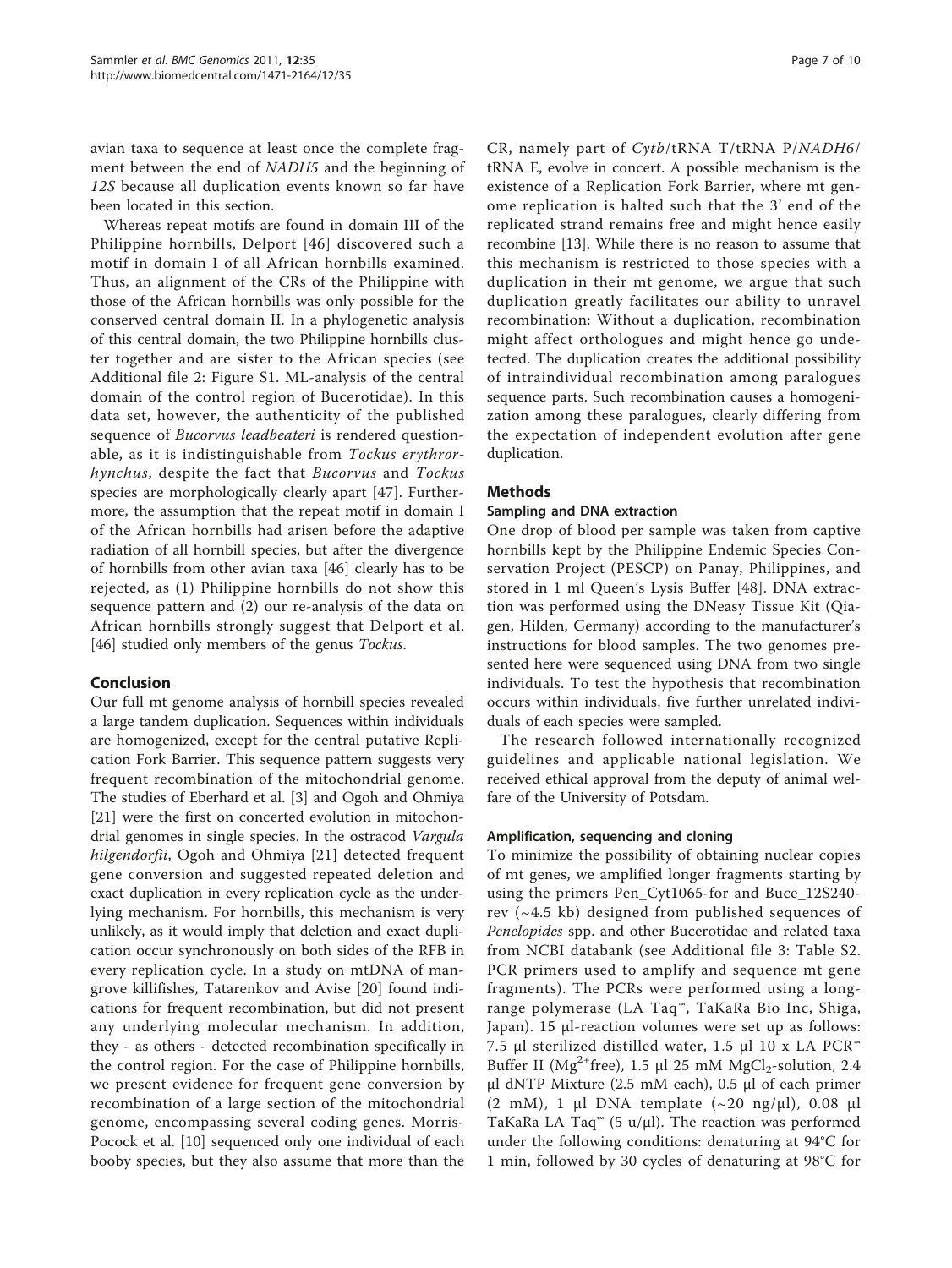10 s and elongating at 70°C for 4 min (without additional primer annealing step), and finally, an extended elongation period of 10 min at 72°C. The EXO-AP purified product was sequenced directly with PCR primers and additionally with internally primers designed by primer walking (see fragment 5 in Additional file [3](#page-8-0): Table S2. PCR primers used to amplify and sequence mt gene fragments). The sequencing reactions were performed using BigDye Terminator Cycle Sequencing reagents version 3.1 and run on an ABI Prism 3130 Genetic Analyzer (Applied Biosystems, Foster City, CA, USA) according to the manufacturer's instructions.

To test for the existence of a duplicated control region we amplified a product with primers AcePen\_KRII-for and AcePenGlu-rev (conditions as above, but 56°C annealing temperature for 20 s and 68°C elongating temperature for 3 min). This product was sequenced with PCR primers and internal primers (see Figure [1](#page-2-0) and fragment 4 in Additional file [3](#page-8-0): Table S2. PCR primers used to amplify and sequence mt gene fragments).

Due to the detected duplication event, we amplified the complete mt genomes in five overlapping fragments (Figure [1A\)](#page-2-0), using the following primer combinations:

1. ~14 kb: AcePen\_12S\_68-for and AcePen\_Cytb250 rev/AcePen\_Cyt1018-rev (annealing and elongation both at 68°C for 14 min together);

2. ~1.6 kb: AcePen\_Cytb253-for and AcePenGlu-rev (annealing at 60°C, elongation at 68°C for 1.5 min);

3. ~3.2 kb (A. waldeni), ~3,6 kb (P. panini): Ace-Pen\_Glu-for and AcePen\_Cyt1018-rev (annealing at 60°C, elongation at 68°C for 3 min);

4.  $\sim$ 2.8 kb (A. waldeni),  $\sim$ 3,1 kb (P. panini): Ace-Pen\_KRII-for and AcePen\_Glu-rev (annealing at 56° C, elongation at 68°C for 3 min);

5. ~3.8 kb (A. waldeni), ~4,5 kb (P. panini): Pen\_- Cyt1065-for and Buce\_12S240-rev (annealing and elongation both at 70°C for 4 min together).

PCR products were subsequently sequenced by using PCR primers and internal primers (see Additional file [3](#page-8-0): Table S2. PCR primers used to amplify and sequence mt gene fragments). Because of apparent length heteroplasmy at the end of the control regions, we performed nested PCRs on fragment 4 with the primers Ace-Pen\_KR\_Rep-for and AcePen\_Cyt638-rev and on fragment 5 with the primers AcePen\_KR\_Rep-for and Acewal\_KR\_Z-rev for A. waldeni and Penpan\_KR\_Z-rev for P. panini, respectively (annealing at 56.2°C, elongation at 70°C for 2 min (for sequences of primers see Additional file [3:](#page-8-0) Table S2. PCR primers used to amplify and sequence mt gene fragments). Another nested PCR was performed on fragment 5 using primers AcePen\_K-RII-for and AvesDiv\_Phe-rev. All these nested PCR

products were cloned using the TOPO TA Cloning Kit for Sequencing (Invitrogen) according to manufacturer's instructions. At least 30 clones of each PCR were sequenced.

1,930 bp encompassing the duplicated parts of Cytb, tRNA T/rRNA P/NADH6/tRNA E and domains I and the first parts of domains II of the CRs of 10 additional individuals were determined by PCR amplification and sequencing the fragments 2, 3, 4, and 5 (cf. Figure [1A\)](#page-2-0).

#### Alignments and gene annotation

Transfer RNA genes (tRNA) were identified by their potential secondary structure and anticodon sequence using the tRNAscan-SE Server [[49](#page-9-0)]. tRNA S2 was not found by the server. Thus, we constructed the secondary structure manually using tRNA S2 alignments from other birds. The boundaries of ribosomal RNA genes (rRNA) and the control region were inferred from boundaries of flanking genes under the assumption that there are neither intergenic spacers nor overlaps. Start positions of protein-coding genes preceded by tRNAs were defined by the first potential start codon after the end of the flanking tRNA. Start positions of proteincoding genes preceded by other protein-coding genes were determined by aligning them to other avian mt genomes using the BioEdit Sequence Alignment Editor [[50\]](#page-9-0). This method was also used to verify the boundaries of all other genes. Stop codons of all protein-coding genes were determined according to Slack et al. [[34](#page-9-0)].

#### Analyses of sequence data

To infer the pattern of evolution of the duplicated region, we conducted a phylogenetic analysis for 6 individuals per species. The two copies were included separately in each analyses and are designated by an abbreviation of the species name, a unique number for the individual, and a roman letter to distinguish the copies (e.g., Pp-1-I and Pp1-1-II for the two duplicates of individual number 1 of Penelopides panini). We conducted separate analyses for the region without the putative Replication Fork Barrier (RFB) and for the putative RFB fragment only (for determination of the RFB region see Figure [1](#page-2-0) and text below).

All four datasets (Pp\_without\_RFB, Pp\_RFB\_only, Aw\_without\_RFB, Aw\_RFB\_only) were aligned in BioEdit [\[50](#page-9-0)]. Maximum likelihood (ML) analysis of the dataset was conducted using RAxML version 7.0.3 [[51\]](#page-9-0), using GTR+GAMMA+P-Invar model parameters (4 gamma categories). GTR is the only available nucleotide substitution model in RAxML.

To test for gene conversion, we compared (a) the mean p-distance between duplicates within any individual (πdupl) and (b) the mean p-distance between individuals separately for each of the two duplicates (πind). This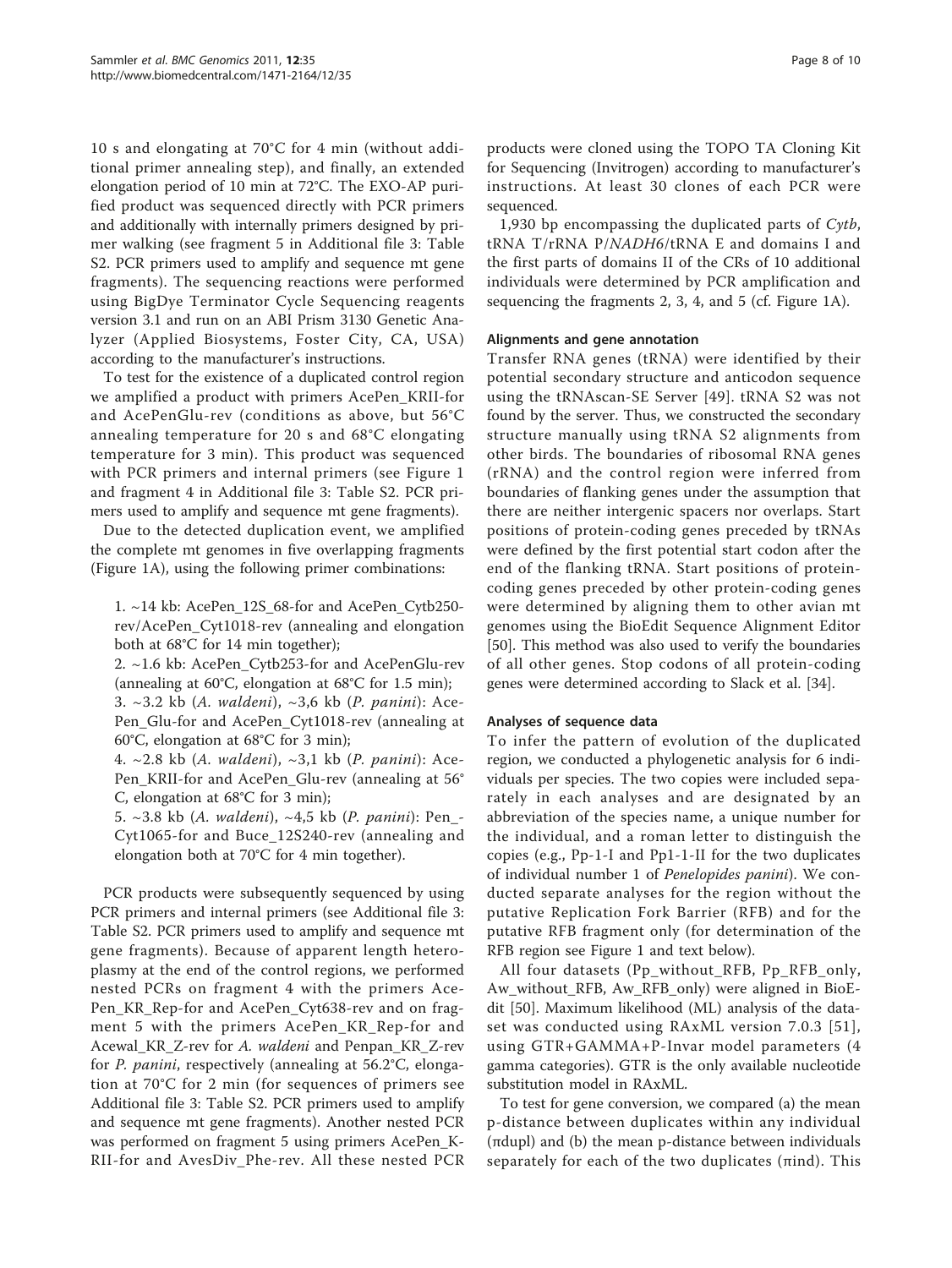<span id="page-8-0"></span>analysis was performed separately for the inferred Replication Fork Barrier (RFB; 159 bp in A. waldeni, 59 bp in P. panini; shaded grey in Figure [1B, C](#page-2-0)) and the remaining non-RFB parts of the duplicates (1,368 bp before and 403 bp after RFB in A. waldeni, 1,388 bp before and 483 bp after RFB in P. panini; unshaded regions in Figure [1B, C](#page-2-0)) using Mega 3.1 [\[52](#page-9-0)]. Without gene conversion, the two duplicates are assumed to evolve independently after the duplication event, such that πind should be expected to be significantly higher than πdupl. This pattern should disappear in the case of gene conversion, due to homogenization across duplicates.

Additionally, we compiled a dataset including all available hornbill data for the central region of the control region (Aceros waldeni [Genbank: [HQ834450\]](http://www.ncbi.nih.gov/entrez/query.fcgi?db=Nucleotide&cmd=search&term=HQ834450); Penelopides panini [GenBank: [HQ834451\]](http://www.ncbi.nih.gov/entrez/query.fcgi?db=Nucleotide&cmd=search&term=HQ834451); Bucorvus leadbeateri [GenBank: [AY027930\]](http://www.ncbi.nih.gov/entrez/query.fcgi?db=Nucleotide&cmd=search&term=AY027930); Tockus erythrorhynchus damarensis [GenBank: [AY027932](http://www.ncbi.nih.gov/entrez/query.fcgi?db=Nucleotide&cmd=search&term=AY027932)]; Tockus erythrorhynchus kempi [GenBank: [AY027927\]](http://www.ncbi.nih.gov/entrez/query.fcgi?db=Nucleotide&cmd=search&term=AY027927); Tockus erythrorhynchus rufirostris [GenBank: [AY027928\]](http://www.ncbi.nih.gov/entrez/query.fcgi?db=Nucleotide&cmd=search&term=AY027928); Tockus leucomelas [GenBank: [AY027931](http://www.ncbi.nih.gov/entrez/query.fcgi?db=Nucleotide&cmd=search&term=AY027931)]; and Tockus monteiri [GenBank: [AY027934\]](http://www.ncbi.nih.gov/entrez/query.fcgi?db=Nucleotide&cmd=search&term=AY027934)). Sequences from Grus leucogeranus [GenBank: [AF112371\]](http://www.ncbi.nih.gov/entrez/query.fcgi?db=Nucleotide&cmd=search&term=AF112371), Chlamydotis undulata fuertaventurae [GenBank: [AJ544568\]](http://www.ncbi.nih.gov/entrez/query.fcgi?db=Nucleotide&cmd=search&term=AJ544568), and Thalassarche melanophris [GenBank: [AY158677\]](http://www.ncbi.nih.gov/entrez/query.fcgi?db=Nucleotide&cmd=search&term=AY158677) served as outgroups. Sequences were aligned using MAFFT version 6 [\[53\]](#page-9-0), using the iterative refinement method E-INS-i. Maximum likelihood (ML) analysis of the dataset was conducted using RAxML version 7.0.3 [\[51\]](#page-9-0), using GTR+GAMMA +P-Invar model parameters (4 gamma categories). Support values were estimated by 1,000 bootstrap replicates.

## Additional material

[Additional file 1: S](http://www.biomedcentral.com/content/supplementary/1471-2164-12-35-S1.DOC)equence annotation of the mt genome of A. waldeni/P. panini (as in deposited sequence).

[Additional file 2: M](http://www.biomedcentral.com/content/supplementary/1471-2164-12-35-S2.PDF)L-analysis of the central domain of the control **region of Bucerotidae**. GTR  $+$  G  $+$  I model of sequence evolution. Bootstrap support from 1,000 replicates is given at the nodes. Note that published sequences for Bucorvus leadbeateri and Tockus erythrorhynchus sequences are indistinguishable from one another, which points to the possibility that the published Bucorvus sequence originates from a contamination.

[Additional file 3: P](http://www.biomedcentral.com/content/supplementary/1471-2164-12-35-S3.DOC)CR primers used to amplify and sequence mt gene fragments.

#### Acknowledgements

We greatly thank Prof. Dr. Eberhard Curio for logistical support and Dr. Enrique Sanchez for taking blood samples of hornbills. Katja Havenstein provided technical assistance in the lab. The Studienstiftung des Deutschen Volkes supported Svenja Sammler with a dissertation grant. Additional funds appeared from the University of Potsdam.

#### Author details

<sup>1</sup>University of Potsdam, Institute for Biology and Biochemistry, Unit of Evolutionary Biology/Systematic Zoology, Karl-Liebknecht-Str. 24-25, Haus 26, D-14476 Potsdam, Germany. <sup>2</sup>University of Leipzig, Institute for Biology II,

Molecular Evolution and Systematics of Animals, Talstr. 33, D-04103 Leipzig, Germany.

#### Authors' contributions

SS designed the study, conducted the lab work, carried out the sequence alignment, performed genetic analysis, and drafted the manuscript. CB participated in designing the study, performed genetic analysis, wrote parts of the methods subsection regarding "Analyses of sequence data", and revised the manuscript. RT supervised and participated in designing the study, supervised data analysis, and critically revised the manuscript. All authors read and approved the final manuscript.

#### Received: 7 October 2010 Accepted: 14 January 2011 Published: 14 January 2011

#### References

- 1. Desjardins P, Morais R: [Sequence and gene organisation of the chicken](http://www.ncbi.nlm.nih.gov/pubmed/2329578?dopt=Abstract) [mitochondrial genome. A novel gene order in higher vertebrates.](http://www.ncbi.nlm.nih.gov/pubmed/2329578?dopt=Abstract) J Mol Biol 1990, 212:599-634.
- 2. Mindell DP, Sorenson MD, Dimcheff DE: [Multiple independent origins of](http://www.ncbi.nlm.nih.gov/pubmed/9724766?dopt=Abstract) [mitochondrial gene order in birds.](http://www.ncbi.nlm.nih.gov/pubmed/9724766?dopt=Abstract) Proc Natl Acad Sci USA 1998, 95:10693-10697.
- 3. Eberhard JR, Wright TF, Bermingham E: [Duplication and concerted](http://www.ncbi.nlm.nih.gov/pubmed/11420371?dopt=Abstract) [evolution of the mitochondrial control region in the parrot genus](http://www.ncbi.nlm.nih.gov/pubmed/11420371?dopt=Abstract) [Amazona](http://www.ncbi.nlm.nih.gov/pubmed/11420371?dopt=Abstract). Mol Biol Evol 2001, 18:1330-1342.
- 4. Abbott CL, Double MC, Trueman JW, Robinson A, Cockburn A: [An unusual](http://www.ncbi.nlm.nih.gov/pubmed/16156827?dopt=Abstract) [source of apparent mitochondrial heteroplasmy: duplicate mitochondrial](http://www.ncbi.nlm.nih.gov/pubmed/16156827?dopt=Abstract) [control regions in](http://www.ncbi.nlm.nih.gov/pubmed/16156827?dopt=Abstract) Thalassarche albatrosses. Mol Ecol 2005, 14:3605-3613.
- 5. Verkuil YI, Piersma T, Baker AJ: [A novel mitochondrial gene order in](http://www.ncbi.nlm.nih.gov/pubmed/20601013?dopt=Abstract) [shorebirds \(Scolopacidae, Charadriiformes\).](http://www.ncbi.nlm.nih.gov/pubmed/20601013?dopt=Abstract) Mol Phylogenet Evol 2010, 57:411-416.
- Gibb GC, Kardailsky O, Kimball RT, Braun EL, Penny D: [Mitochondrial](http://www.ncbi.nlm.nih.gov/pubmed/17062634?dopt=Abstract) [genomes and avian phylogeny: complex characters and resolvability](http://www.ncbi.nlm.nih.gov/pubmed/17062634?dopt=Abstract) [without explosive radiations.](http://www.ncbi.nlm.nih.gov/pubmed/17062634?dopt=Abstract) Mol Biol Evol 2007, 24:269-280.
- 7. Moritz C, Dowling TE, Brown WM: [Tandem duplications in animal](http://www.ncbi.nlm.nih.gov/pubmed/3478691?dopt=Abstract) [mitochondrial DNAs: variation in incidence and gene content among](http://www.ncbi.nlm.nih.gov/pubmed/3478691?dopt=Abstract) [lizards.](http://www.ncbi.nlm.nih.gov/pubmed/3478691?dopt=Abstract) Proc Natl Acad Sci USA 1987, 84:7183-7187
- Boore JL: The duplication/random loss model for gene rearrangement exemplified by mitochondrial genomes of deuterostome animals. In Computational Biology Series. Volume 1. Edited by: Sankoff D, Nadeau J. Dordrecht (The Netherlands): Kluwer Academic Publishers; 2000:133-147.
- 9. Cho HJ, Eda M, Nishida S, Yasukochi Y, Chong JR, Koike H: [Tandem](http://www.ncbi.nlm.nih.gov/pubmed/20057167?dopt=Abstract) [duplication of mitochondrial DNA in the black-faced spoonbill,](http://www.ncbi.nlm.nih.gov/pubmed/20057167?dopt=Abstract) Platalea [minor](http://www.ncbi.nlm.nih.gov/pubmed/20057167?dopt=Abstract). Genes Genet Syst 2009, 84:297-305.
- 10. Morris-Pocock JA, Taylor SA, Birt TP, Friesen VL: [Concerted evolution of](http://www.ncbi.nlm.nih.gov/pubmed/20074358?dopt=Abstract) [duplicated mitochondrial control regions in three related seabird](http://www.ncbi.nlm.nih.gov/pubmed/20074358?dopt=Abstract) [species.](http://www.ncbi.nlm.nih.gov/pubmed/20074358?dopt=Abstract) BMC Evol Biol 2010, 10:14.
- 11. Singh TR, Shneor O, Huchon D: [Bird mitochondrial gene order: insight](http://www.ncbi.nlm.nih.gov/pubmed/18178969?dopt=Abstract) [from 3 warbler mitochondrial genomes.](http://www.ncbi.nlm.nih.gov/pubmed/18178969?dopt=Abstract) Mol Biol Evol 2008, 25:475-477.
- 12. Cadahía L, Pinsker W, Negro JJ, Pavlicev M, Urios V, Haring E: Repeated sequence homogenization between the control and pseudo-control regions in the mitochondrial genomes of the subfamily Aquilinae. J Exp Zool Mol Dev Evol 2009, 312B:171-185.
- 13. Kurabayashi A, Sumida M, Yonekawa H, Glaw F, Vences M, Hasegawa M: [Phylogeny, recombination, and mechanisms of stepwise mitochondrial](http://www.ncbi.nlm.nih.gov/pubmed/18263605?dopt=Abstract) [genome reorganization in mantellid frogs from Madagascar.](http://www.ncbi.nlm.nih.gov/pubmed/18263605?dopt=Abstract) Mol Biol Evol 2008, 25:874-891.
- 14. Lunt DH, Hyman BC: [Animal mitochondrial DNA recombination.](http://www.ncbi.nlm.nih.gov/pubmed/9153388?dopt=Abstract) Nature 1997, 387:247.
- 15. Dowton M, Campbell NJH: [Intramitochondrial recombination: is it why](http://www.ncbi.nlm.nih.gov/pubmed/11369092?dopt=Abstract) [some mitochondrial genes sleep around?](http://www.ncbi.nlm.nih.gov/pubmed/11369092?dopt=Abstract) Trends Ecol Evol 2001, 16:269-271.
- 16. Thyagarajan B, Padua RA, Campbell C: [Mammalian mitochondria possess](http://www.ncbi.nlm.nih.gov/pubmed/8910339?dopt=Abstract) [homologous DNA recombination activity.](http://www.ncbi.nlm.nih.gov/pubmed/8910339?dopt=Abstract) J Biol Chem 1996, 271:27536-27543.
- 17. Lewin G: Genes VIII Princeton (NJ): Pearson Prentice Hall; 2003.
- 18. Piganeau G, Gardner M, Eyre-Walker A: [A broad survey of recombination](http://www.ncbi.nlm.nih.gov/pubmed/15342796?dopt=Abstract) [in animal mitochondria.](http://www.ncbi.nlm.nih.gov/pubmed/15342796?dopt=Abstract) Mol Biol Evol 2004, 21:2319-2325.
- 19. Rokas A, Ladoukakis E, Zouros E: Animal mitochondrial DNA recombination revisited. Trends Ecol Evol 2003, 18:411-417.
- 20. Tatarenkov A, Avise JC: Rapid concerted evolution in animal mitochondrial DNA. Proc R Soc Lond B Biol Sci 2007, 274:1795-1798.